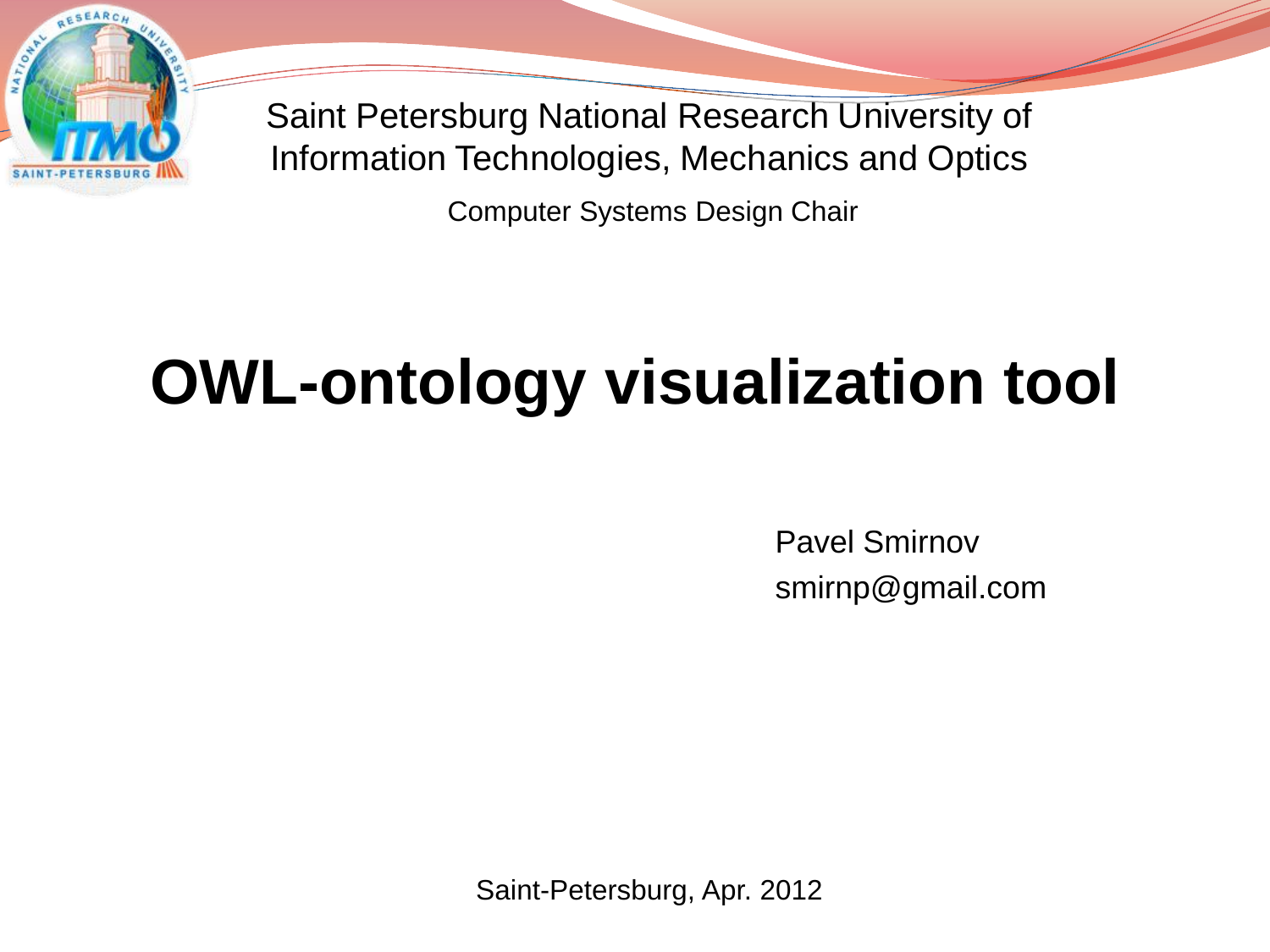## **The main goals**

**Goal:** to create an instrument for semantic structures visualization

**Purpose:** to provide an intuitive presentation of material and improve effectiveness of educational process

#### **Targets:**

- educational portals
- museums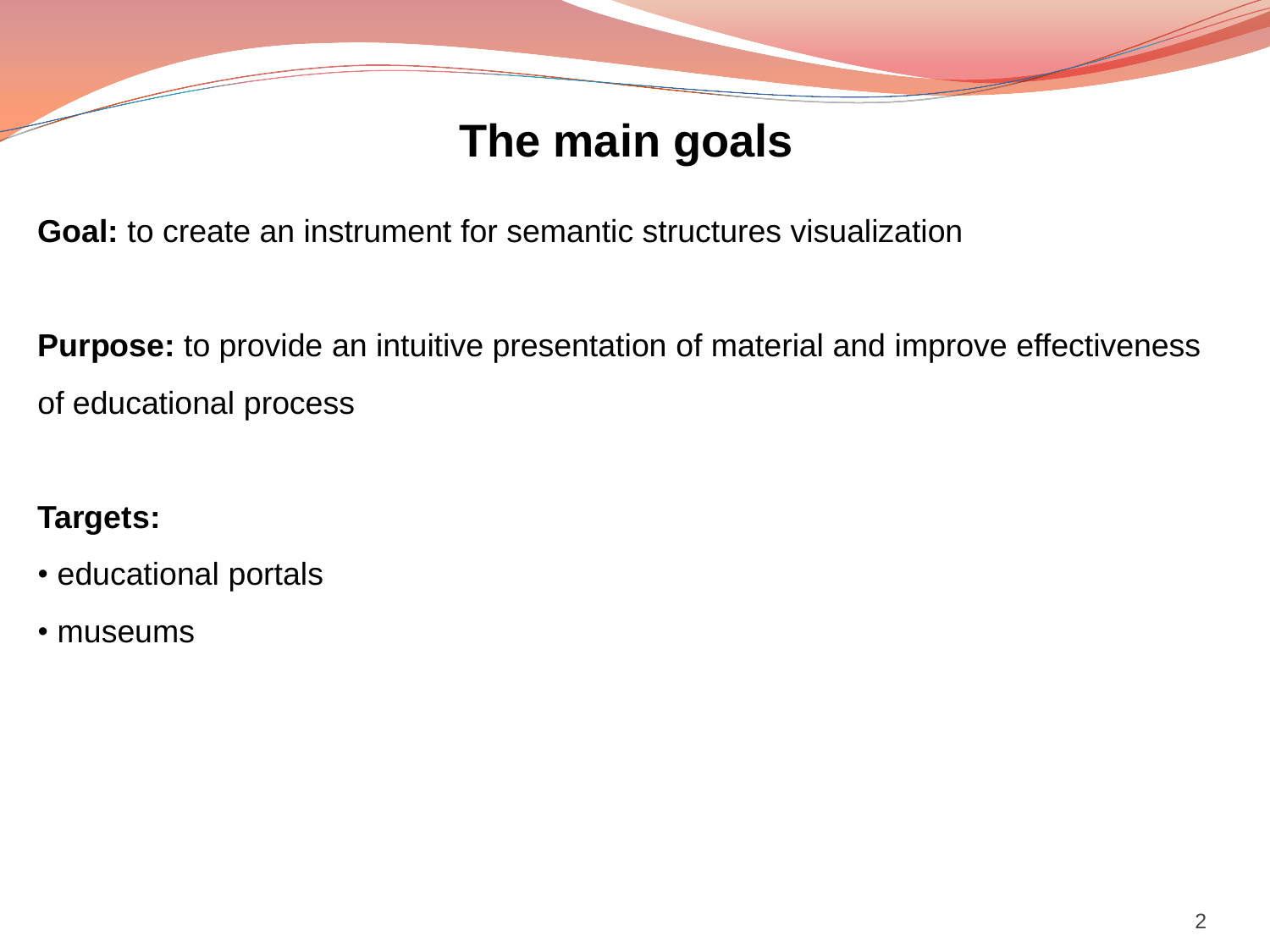# **Knowledge Base**

**Knowledge Base** – kind of database aimed to operate with structured data concerning with some field of science and supposed to be used in a reasoning process by some device or human with a concrete goal

**Ontology** - an hierarchical structure of items, objects, definitions, properties and relations

Ontology representation:

**RDF** (Resource Description Framework) – ontology definition format

**OWL** (Web Ontology Language) – appeared from RDF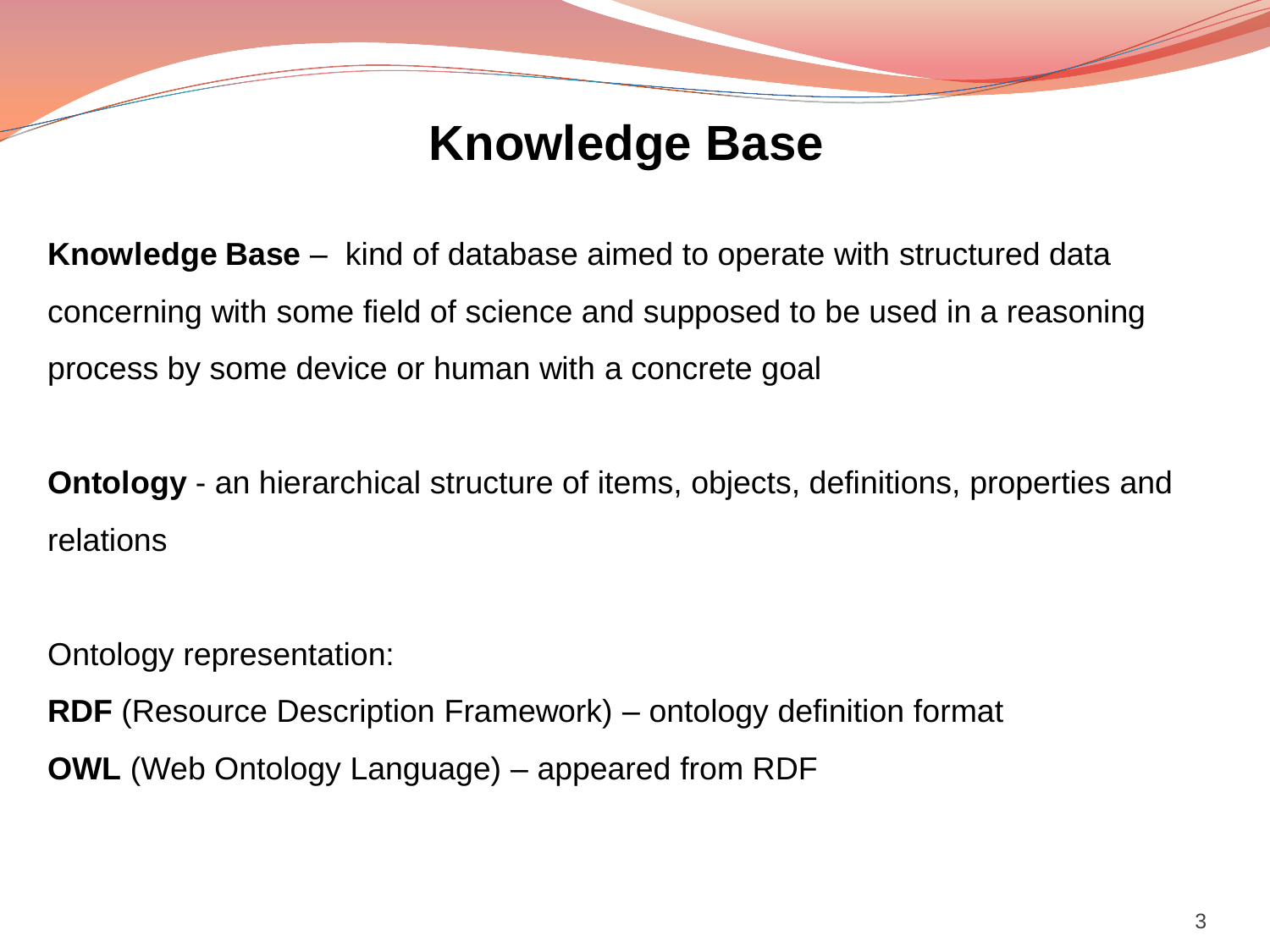## **Visual appearance**

#### Ontology visual appearance ways:

I. Mind-map



\* A diagram builds around one central object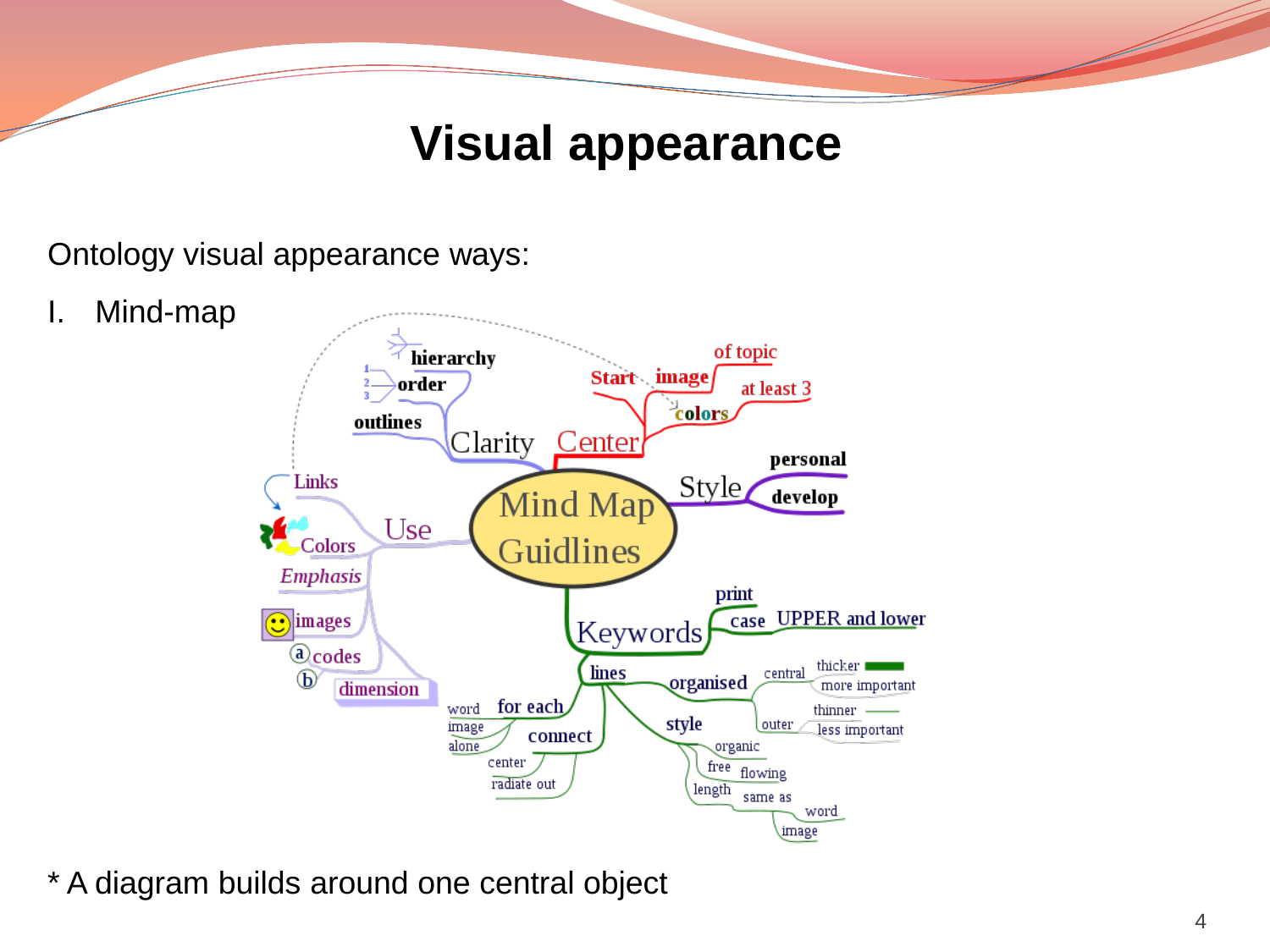## **Visual appearance**

Ontology visual appearance ways:



- \* Do not requires central object
- \* Allow introduce different types of relations between individuals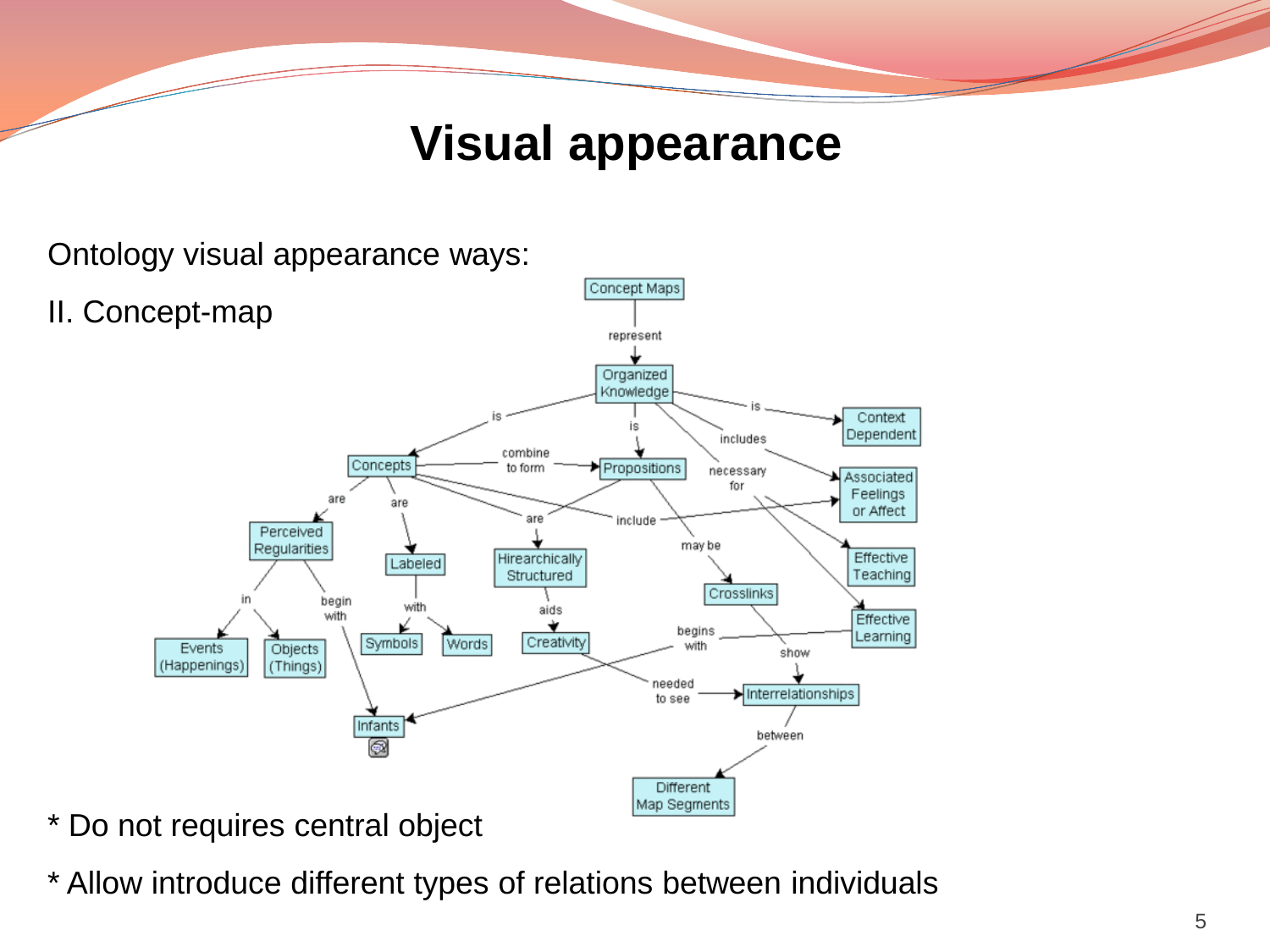## **Platform selection**



GraphLight



#### **Main requirements:**

- Open-source code
- Web-appearance
- Interactivity
- Dynamic and liquidity







OntoViz, IsaViz (Protege)

UbiGraph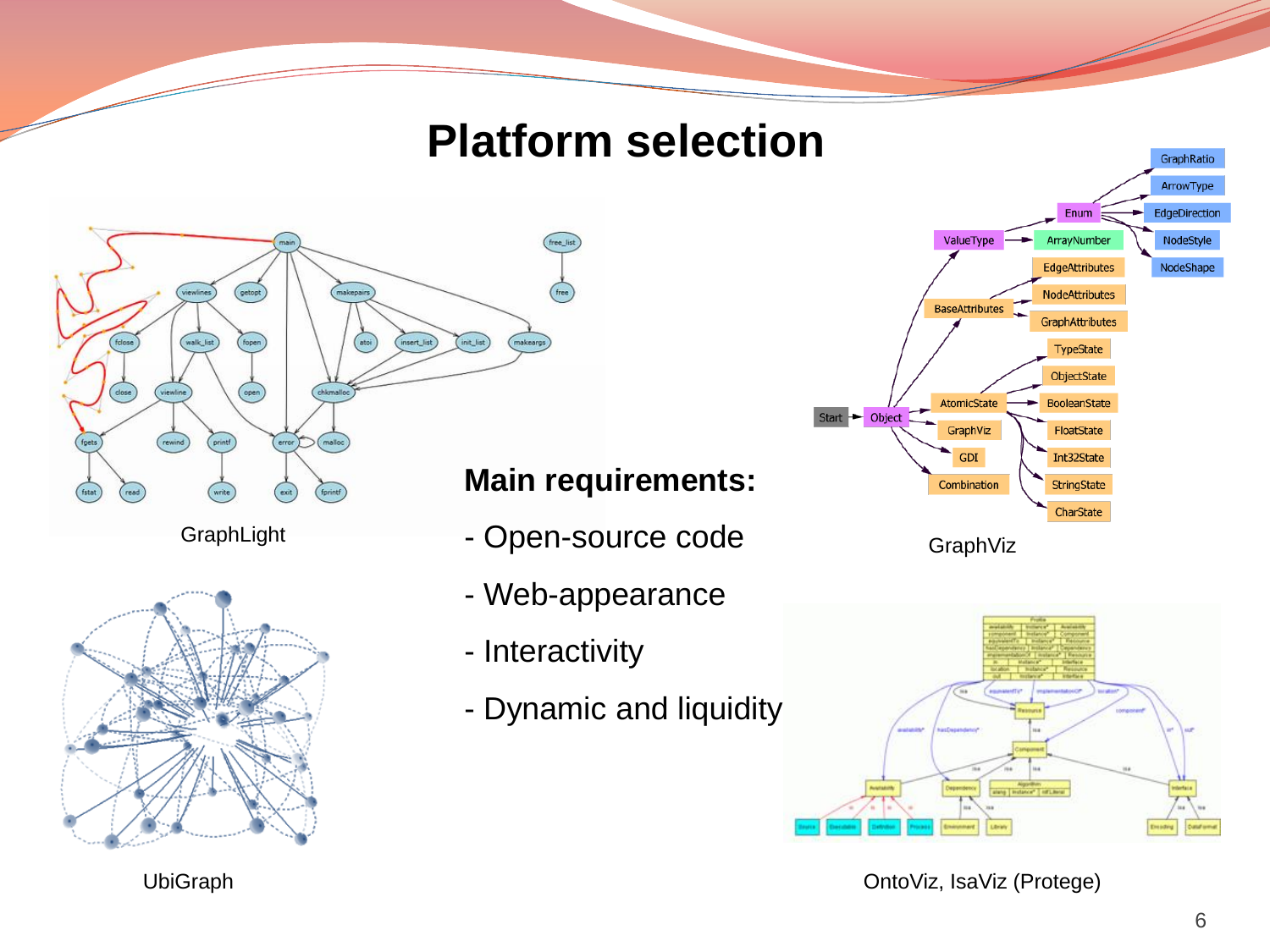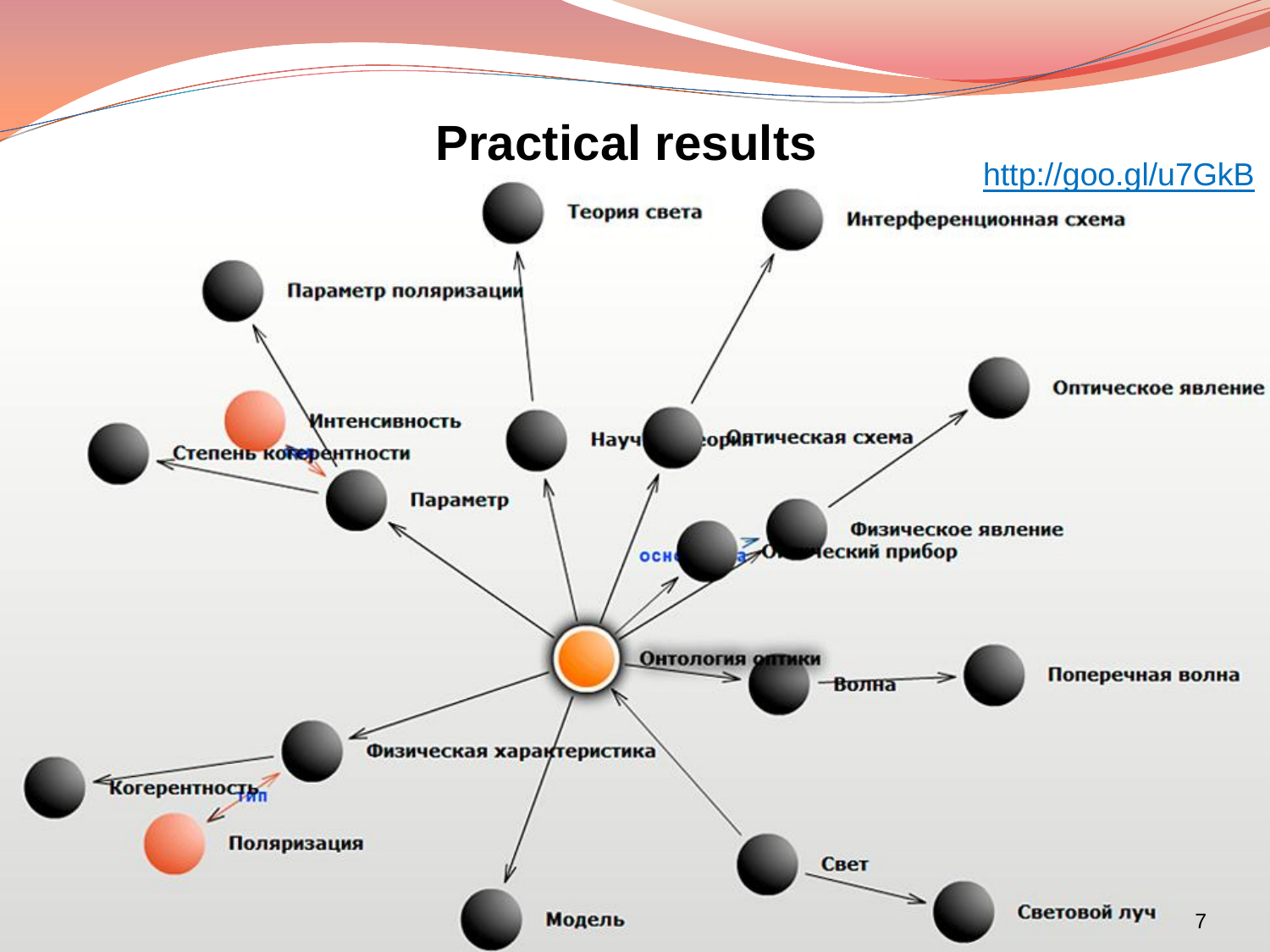## **Practical results**

### http://goo.gl/u7GkB

### **Application features:**

- OWL to XML generator(SemanticMediaWiki plugin)
- Directed & named edges
- Typed nodes (класс, индивид)
- Search through ontology